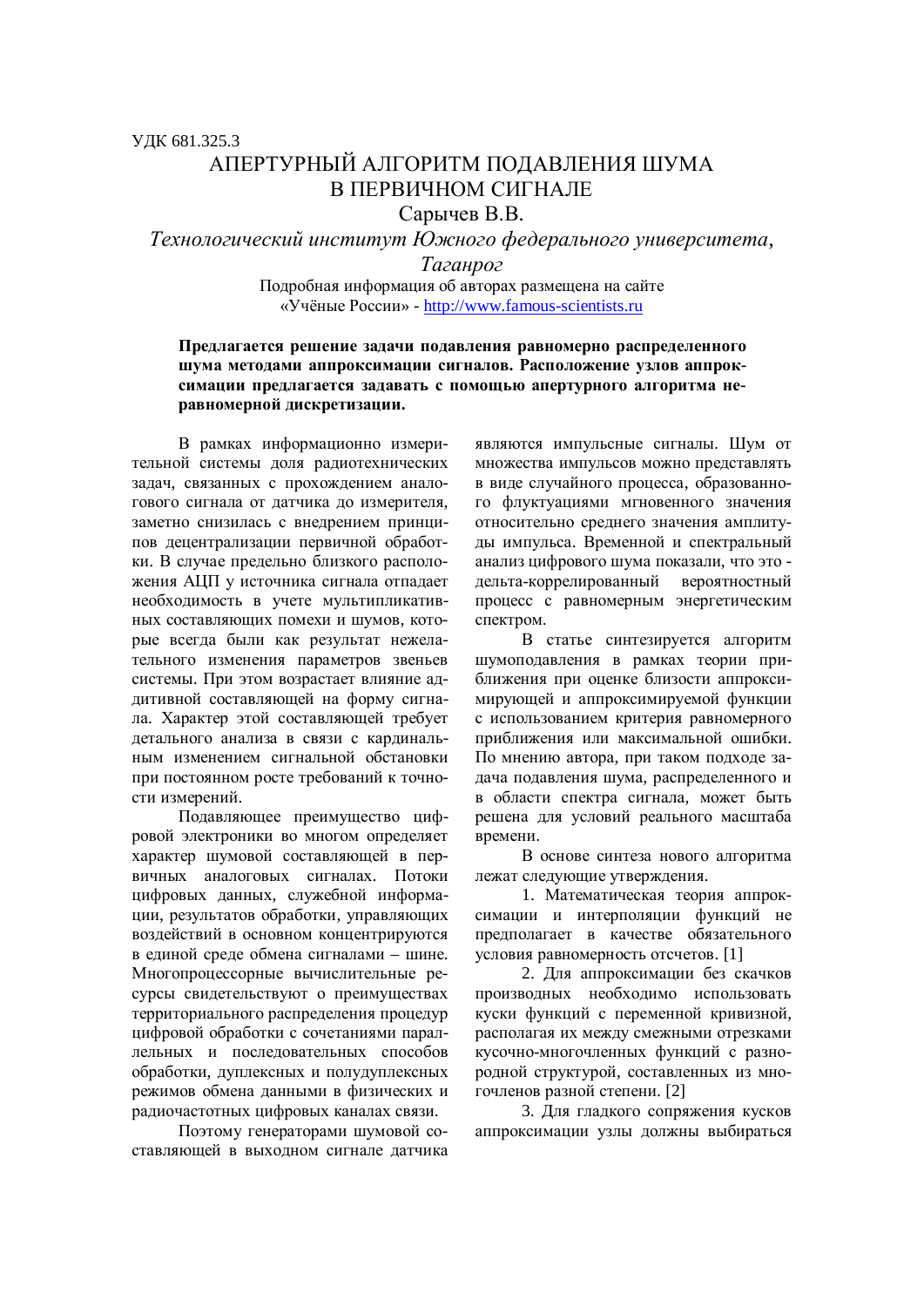на участках сигнала с минимальными значениями первой и второй производной.

Критерий равномерного приближения необходим для решения задач в реальном масштабе времени, но его недостаточно для задачи шумоподавления. Вторым критерием оптимизации должен стать критерий равномерного распределения погрешности аппроксимации на участке сигнала. Этот критерий также необходим и в то же время, он и достаточен для оптимального сглаживания сигнала, т.е. шумополавления.

Метод подавления аддитивных помех рассматривается как адаптированный к сигналу отбор существенных отсчетов, по которым возможен следующий процесс восстановления сигнала:

$$
|x(t) - x(t_i)| > E
$$

где  $E_0$  – величина апертуры, составляющая десятки процентов от динамического диапазона сигнала. Участок сигнала между существенными отсчетами t<sub>j-1</sub> и t<sub>j</sub> при восстановлении аппроксимируется линией и составляющие шума в пределах  $E_0$  таким образом подавляются (рис. 1).

Свойство подавления шума для алгоритма нулевого порядка теряется на на-

- восстановление формы сигнала с использованием полинома нулевой степени лля постоянного участка (усреднение).

- восстановление формы сигнала с использованием полинома первой степени для линейного участка (линеаризация);

- восстановление формы сигнала с использованием полинома второй степени для нелинейного участка (аппроксимация).

За основу предлагается взять апертурный алгоритм адаптивной дискретизации нулевого порядка (НП), получивший широкое распространение за счет предельной простоты и имеющий высокую эффективность при обработке сигналов с низкой динамичностью. Неравенство, при выполнении которого отсчет сигнала в момент времени tj признается существенным, записывается следующим образом:

$$
x(t) - x(t_j) \ge E_0,
$$

клонных и нелинейных участках сигнала. Синтезируя дополнительные условия, которые бы следили за уклонением сигнала от аппроксимирующей наклонной прямой, можно распространить эффект шумоподавления и на участки сигнала, где есть первая производная (рис. 2).



**Рис. 1.** Полавление шума алгоритмом НП Рис. 2. Слежение за сигналом на линейном

Сформированные алгоритмом НП отрезки времени t<sub>j</sub> - t<sub>j-1</sub> называются адаптивными интервалами  $T_{ai}$  в терминах нерегулярной дискретизации. Эти интервалы содержат информацию о первой производной в сигнале (косвенно, как  $E_0/T_a$ ). На линейных участках сигнала адаптивные ин-



vyacrke

тервалы должны быть равны между собой. Устанавливая допуск на неравенство интервалов  $T_{ai}$ , тем самым устанавливается допуск на линейность участка. Если решение о существенности отсчета принимается путем поочередного сравнения одного из адаптивных интервалов (назовем его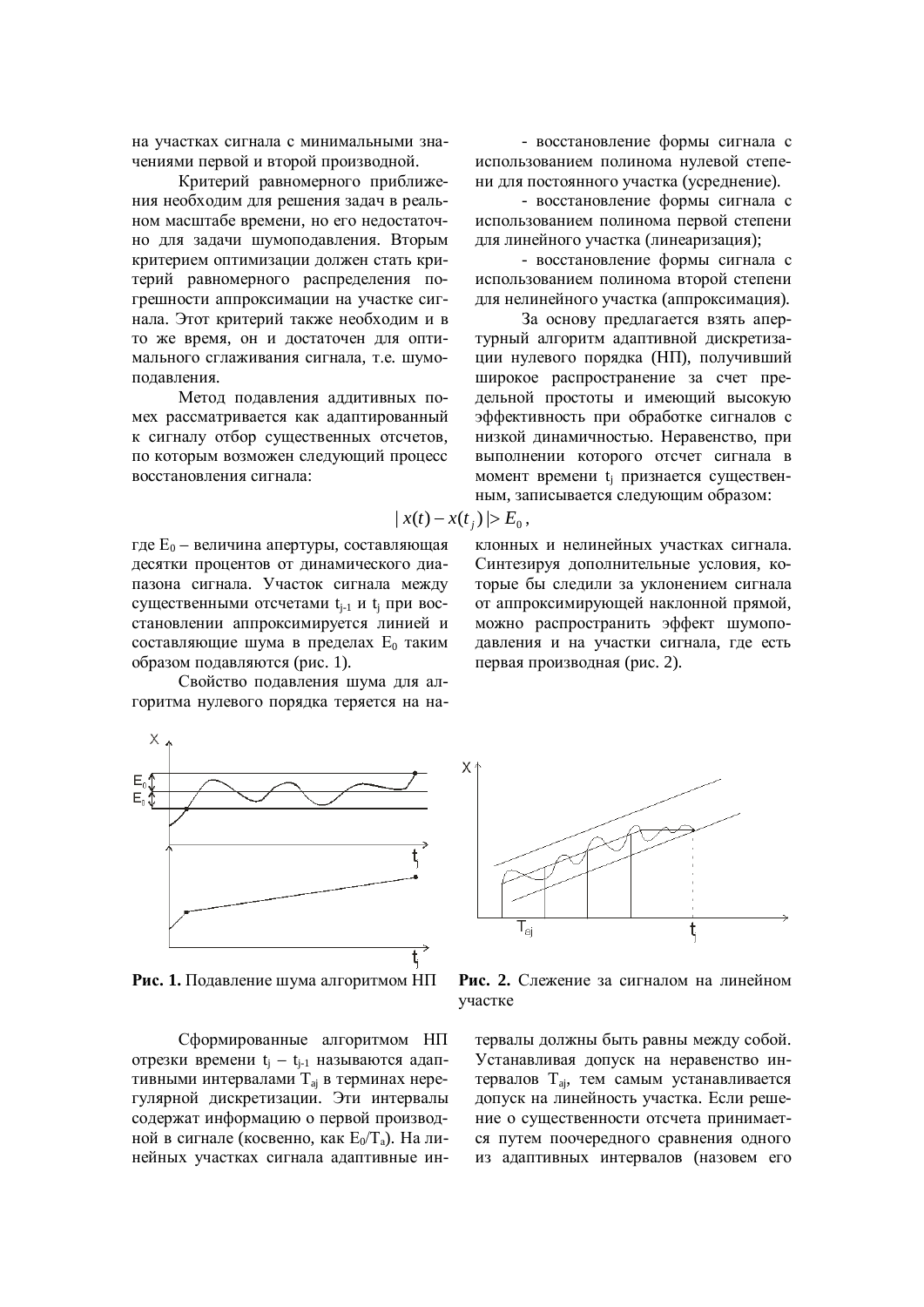базовым  $T_6$ , сформированный алгоритмом НП) с последующими интервалами, то получим апертурный алгоритм первого порядка (ПП). Определим интегральный допуск на разности указанных интервалов следующими условиями:

$$
|x(t) - x(t_j)| > E_0,
$$
\n<sup>(1)</sup>

$$
|\sum_{j=1}^{n} (T_{a_j} - T_{\delta})| < kT_{\delta} \,. \tag{2}
$$

Иными словами, участок сигнала можно считать линейным, пока модуль суммы разностей  $T_{ai}$  и  $T_6$  не превысит  $kT_6$ , где k задает величину апертуры на линейном участке и лежит в пределах от 0,1 до 1,5. Определение величины к возможно на этапе схемной реализации алгоритма с учетом критерия равномерного распределения ошибок аппроксимации.

Система неравенств подчеркивает тот факт, что существенные отсчеты НП (1) исключаются из потока по условию (2). Величина kT<sub>6</sub> выбрана в качестве ограничения условия (2) по соображениям равенства величины допустимого уклонения сигнала от аппроксимирующей прямой для НП и ПП.

Дополняя предложенную систему неравенств новыми условиями учета нелинейности, получаем алгоритм второго порядка (ВП), как следующую дополнительную ступень. Обработку нелинейного участка предлагается вести по двум направлениям в зависимости от знака первой производной в сигнале.

При смене знака первой производной в сигнале отсчет t<sub>j</sub> признается существенным и вместе с базовыми отсчетами НП составляет опорную выборку для проведения через них параболической кривой. Неравенства (1), (2) дополняются контролем знака производной в сигнале:

$$
sign(x(t_j) - x(t_{j-1})) \ll sign(x(t_{j-1}) - x(t_{j-2}))
$$
\n(3)

Выполнение неравенства (3) свидетельствует о нелинейности участка сигнала. При этом новый базовый интервал не измеряется и продолжается слежение за линейностью сигнала.

В случае заметного увеличения первой производной в сигнале предлагается вести слежение за смежными адаптивными интервалами Т<sub>а</sub>. На крутых участках совеличина допуска на уклонение сигнала от аппроксимирующей кривой может быть уменьшена без снижения эффекта шумоподавления при снижении ошибки аппроксимации. Система условий для алгоритма ВП в этом случае может быть представлена неравенством (1) совместно с

ставляющие шума сливаются с сигналом и

$$
\frac{k}{2}T_{a_{j-1}} < T_{a_j} < 2kT_{a_{j-1}}.\tag{4}
$$

С учетом утверждения 2, в начале участка, где первая и вторая производные равны нулю, алгоритм ПП или ВП дополнительно без выполнения неравенства (1)

должен формировать существенный отсчет. Условие определения такого участка для ступени ПП:

$$
t - nT_{\delta} > 2kT_{\delta},
$$

для ступени ВП:

$$
T_{a_j} > 2kT_{a_{j-1}}
$$

.

## СПИСОК ЛИТЕРАТУРЫ:

1. Лоран П.Ж. Аппроксимация и интерполяция. М.: Мир, 1975. 221 с.

2. Побелоносиев В.А. Основания информметрии. – М.: Ралио и связь. 2000. 192 c.

При восстановлении сигнала по существенным отсчетам интерполяционным полиномом второй степени составляющие

шума в пределах  $2E_0$  подавляются.